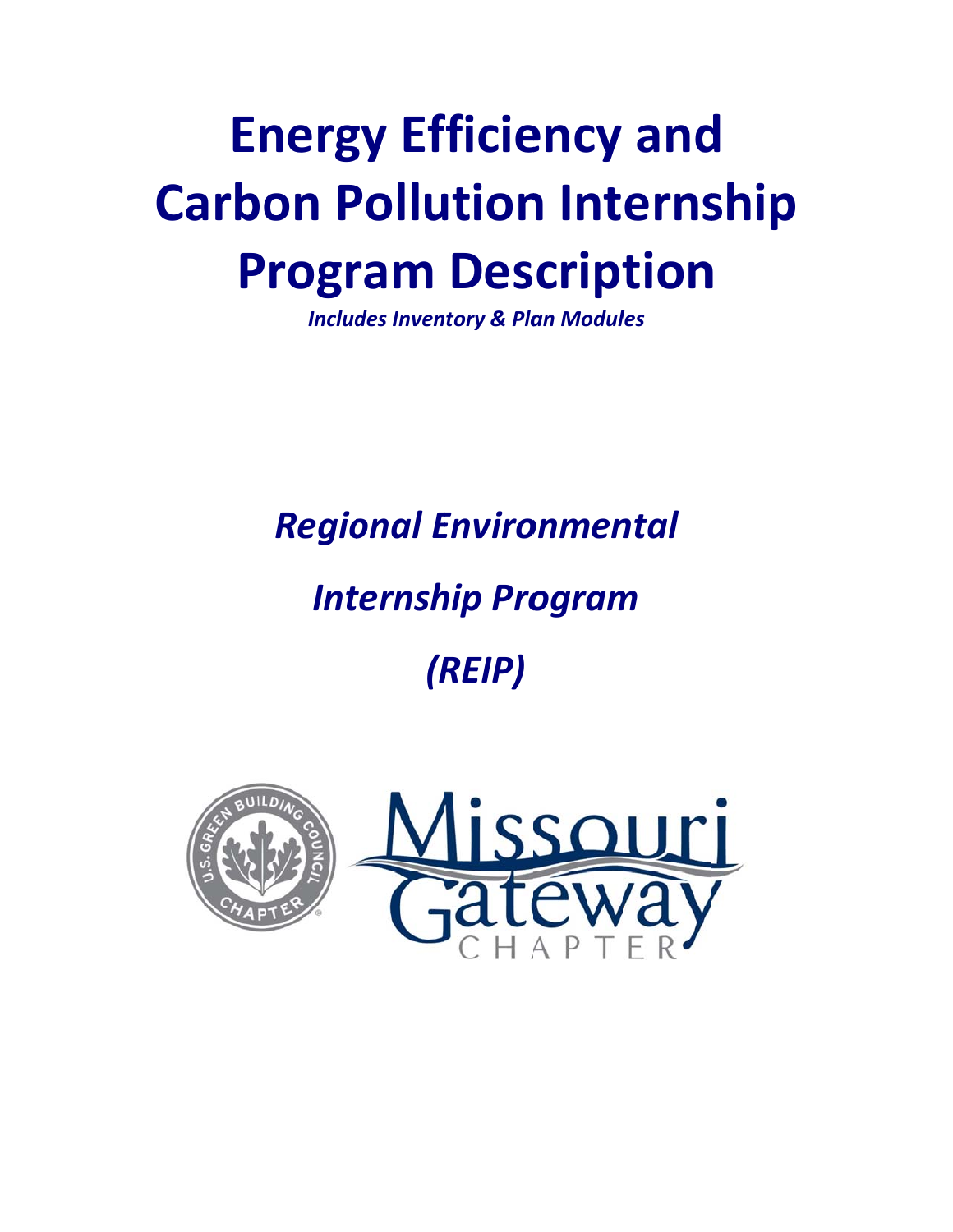

## **Energy Efficiency and Carbon Pollution Internship**

#### **INTRODUCTION**

The Energy Efficiency and Carbon Pollution Internship is an opportunity for local governments, local universities, and the local philanthropic community to work together in a cost-effective way to achieve common goals: goals important to each individually and to the St. Louis region as a whole. These include maximizing energy efficiency, thereby reducing energy costs and extending the life of our energy supplies; reducing carbon pollution; building the capabilities of local governments throughout the region; and supporting local educational institutions.

#### **BASIC DESCRIPTION**

The Energy Efficiency and Carbon Pollution Internship works with local governments to help them reduce energy consumption and its associated carbon pollution in their local government operations and in the community as a whole. It typically estimates energy use and its associated carbon emissions in transportation, solid waste disposal, buildings, lighting, wastewater treatment, and potable water delivery. It then estimates future trends and identifies opportunities to reduce energy consumption, thereby reducing expenses, increasing efficiency, and reducing carbon emissions. It recommends a reduction goal, evaluates existing and proposed strategies to achieve the goal, and builds a plan to implement the strategies. Local governments have the option to include opportunities beyond reducing energy consumption—such as the development of renewable energy resources, the conservation of natural resources, forestry (urban and beyond), agriculture, and green jobs. The internship addresses the co-benefits of its recommended initiatives, such as saving money on energy costs, improving air quality and public health or reducing storm water runoff. In addition, as mandated by the EPA, the State of Missouri is developing a State Energy Plan to reduce the consumption of energy from fossil fuel, thereby reducing carbon pollution. The internship will help local governments begin the process of aligning with the overall goals of the plan.

The Internship consists of two modules. The Inventory Module involves estimating energy consumption and the carbon pollution it creates. It is primarily a technical internship. It involves studying energy use in the major sectors of the local government's operations and the major sectors of the community as a whole. Using this data, the intern is able to construct an estimate of the amount of energy used, its cost, and the amount of carbon pollution it creates. In addition, using estimates of future economic, population, and energy intensity trends, the intern is able to construct an estimate of future energy use, energy costs, and carbon pollution.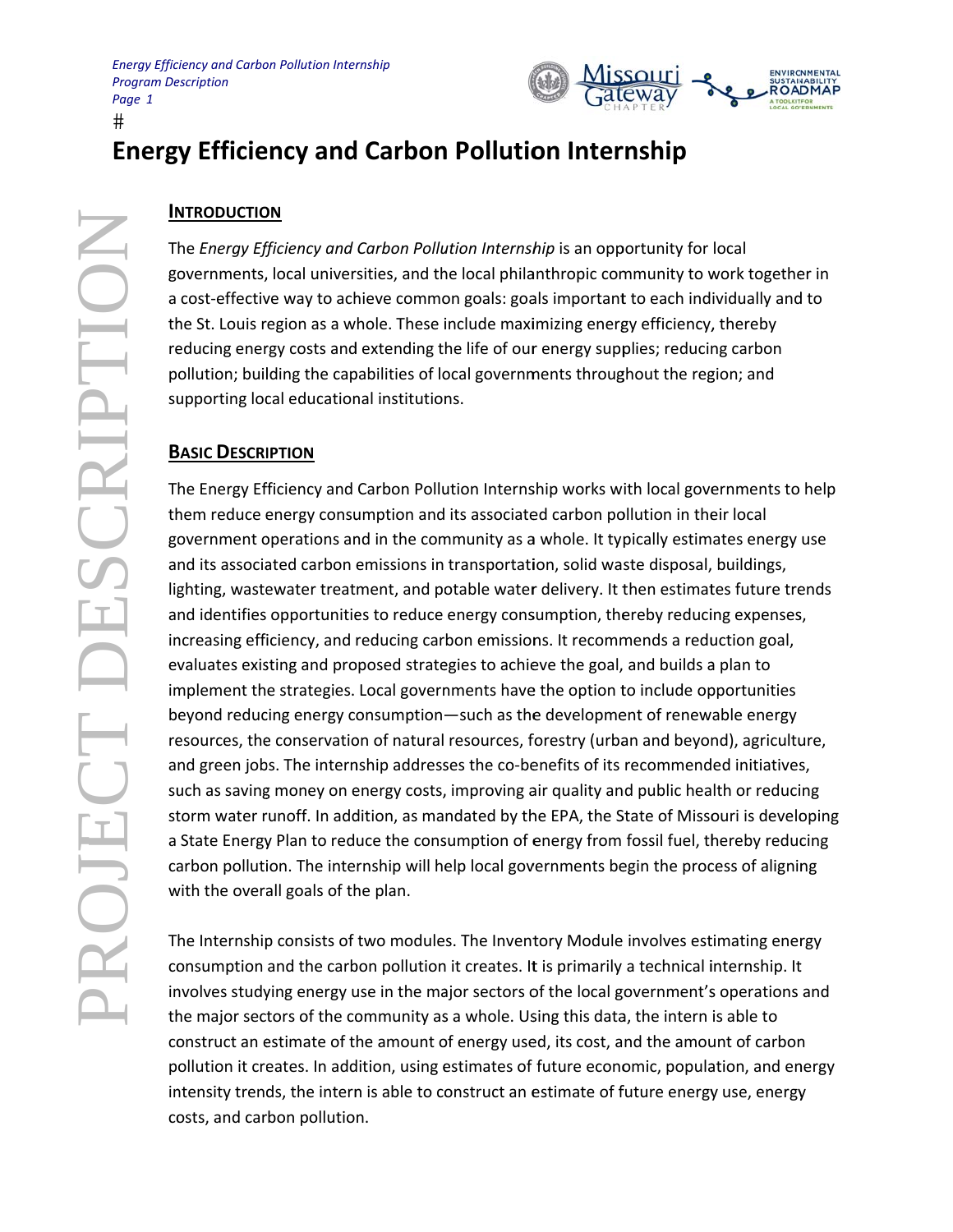

The Plan Module involves working with the local government to set an energy efficiency goal (for both the operations of the local government and for the community as a whole) and to begin development of a plan to achieve the goal. Since carbon pollution results primarily from energy use, improving energy efficiency and reducing waste also identifies opportunities to reduce carbon pollution. This module is primarily administrative. It will involve helping to establish and lead a process to identify and evaluate abatement measures, including those already in place. It will also involve helping to educate municipal staff and officials and conducting community outreach.

The tasks for both elements are too large to be successfully combined into a 12-week experience. Thus, the internship is structured as two consecutive 12-week modules - the Inventory module being followed by the Plan Module. The modules are best completed by a single intern, as a single, 24-week internship experience with the inventory module beginning in the summer or fall.

### **TECHNICAL TRAINING AND TOOLS**

Technical training for the internship will be provided by ICLEI - Local Governments for Sustainability. ICLEI will provide training in the theoretical material, technical protocols, and data collection processes. They will provide specialized computer tools, protocols, and examples of national models for planning, resource development, and outreach.

ICLEI training and resources are accessed when the local government joins ICLEI. They are provided chiefly via webinars and the Internet. In addition, the intern(s) will participate in an orientation conducted by USGBC-Missouri Gateway Chapter, who will make every effort to connect intern(s) with other interns participating in or who have participated in similar internships hosted by other local governments as well as other applicable local resources and advisors. As long as a local government maintains their membership, ICLEI's resources will remain available for telephone consultation regarding the inventory and planning process. (For additional information about ICLEI, see their webpage: www.icleiusa.org.)

The technical tools needed for this internship include inventory protocols, data collection forms, a computer program used to calculate carbon pollution from energy use data, and a computer program used to evaluate the effects of proposed abatement measures. All will be provided by ICLEI once a local government has joined.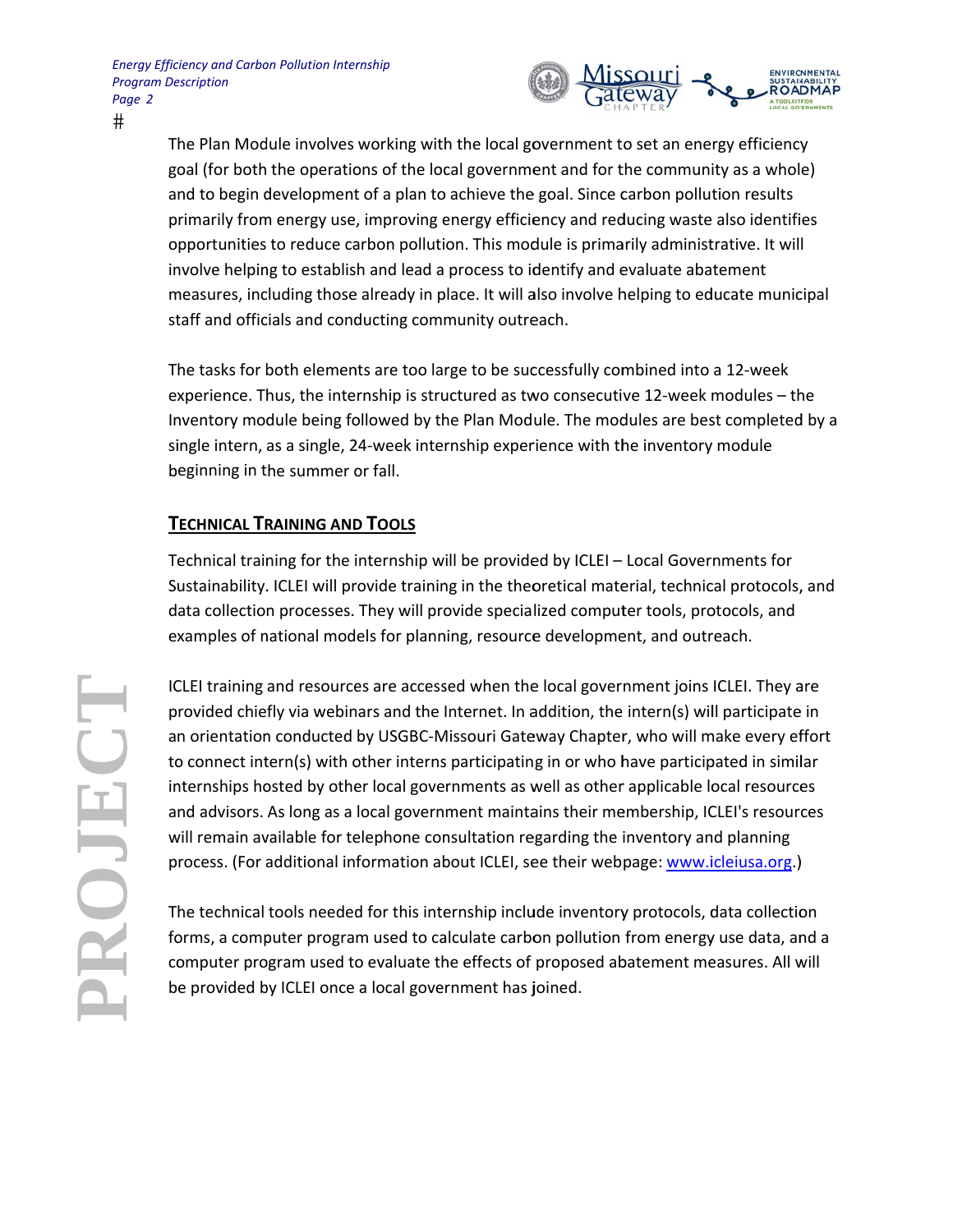

#### **PROSPECTIVE INTERNS AND QUALIFICATIONS**

The internship will be of interest to students in urban planning and environmental programs, as well as technical, engineering, or scientific programs. It requires a student with a bachelor's degree or beyond.

The following qualifications will be desired: Prior experience working for and knowledge of government, particularly local/city government; Experience working in and leading meetings and work groups; Experience with issues surrounding energy use, transportation, utilities, and/or solid waste; Assertive personality, persistence, and strong people skills critical for working with a variety of city departments and personalities; General understanding of the causes, science, and impacts of carbon pollution; Basic data manipulation skills; and

Basic computer skills.

#### **INTERN WORK LOAD**

Each module will involve approximately 480 work hours by the intern (12 weeks at 40 hours per week). Combined, they will involve 960 work hours (24 weeks at 40 hours per week).

The number of work hours required to complete an energy and carbon pollution inventory typically varies according to the size and complexity of the local government and its jurisdiction, as well as the accessibility of the required information. The St. Louis region has dozens of small municipalities. For these communities it might be possible to complete an inventory in less than 480 work hours. Because there would be duplication of effort in inventories for separate jurisdictions, one intern might be able to complete inventories for more than one local government within the 480-hour timeframe. Thus, under the scenario in which the modules are completed by different interns, an intern working on the Inventory Module might work with more than one local government at a time in order to create a sufficiently rich and challenging internship experience.

Not all of the hours during the period required to complete an energy and carbon pollution inventory will be spent actively working on the inventory, however. Some will be spent waiting for phone calls to be returned, for data to be produced, etc. During those hours, the intern could be involved in projects to educate local government staff and officials about energy efficiency, carbon pollution, the purpose of the inventory, and to communicate findings, results, and forecasts.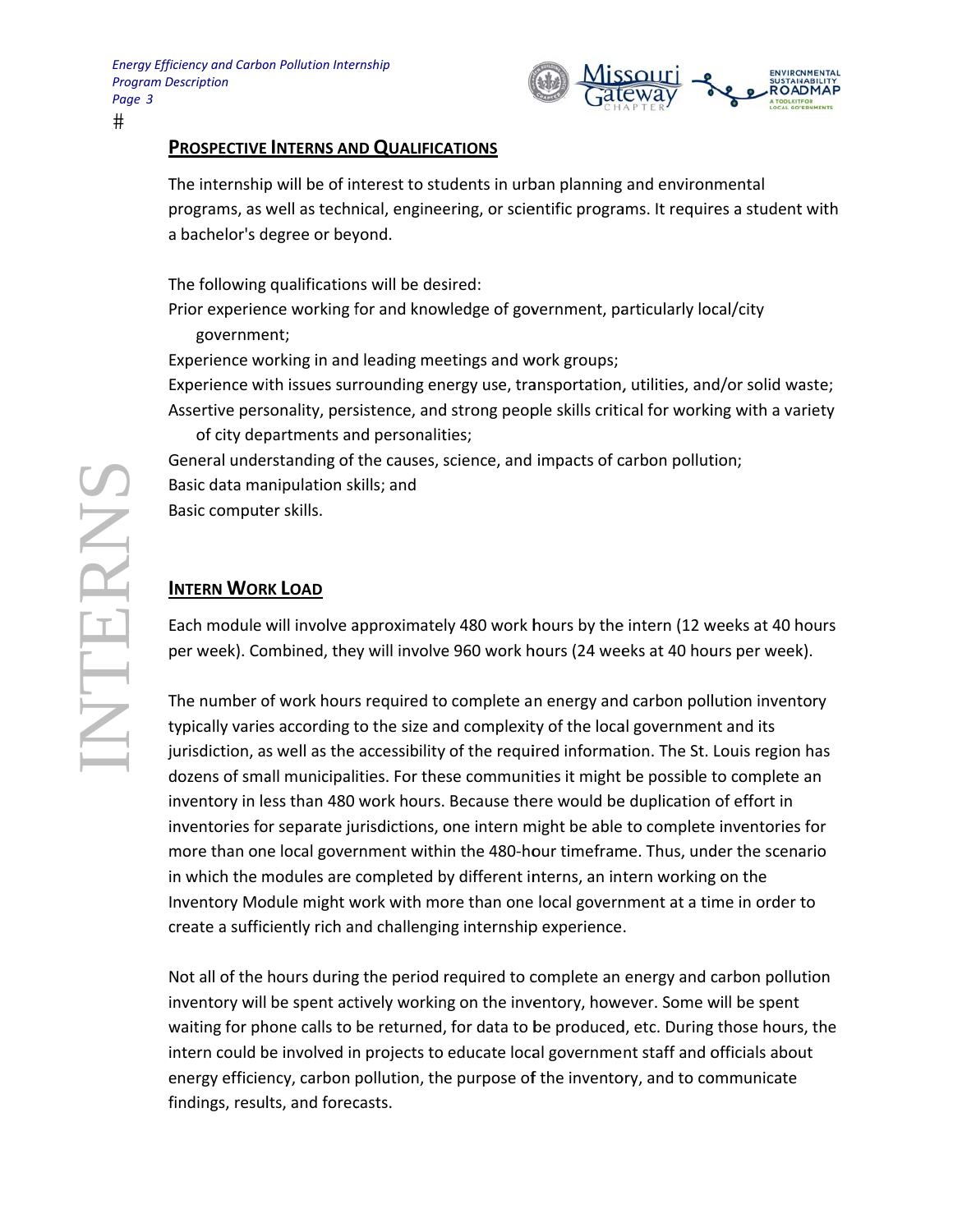

The development of an energy efficiency and carbon pollution plan is a process that could vary considerably in length, depending on the size and complexity of the community and how extensive a planning process it undertakes. It may not be completed in 480 hours of work. An intern would be able to help initiate and design the planning process, survey existing measures, and would be able to organize and participate in some of the initial activities. An intern pursuing both modules over 24 weeks could work on activities related to the plan (for example, surveying measures that have already been taken by the local government) while waiting for data related to the inventory to come in, and then focus more intently on planning activities after completion of the inventory.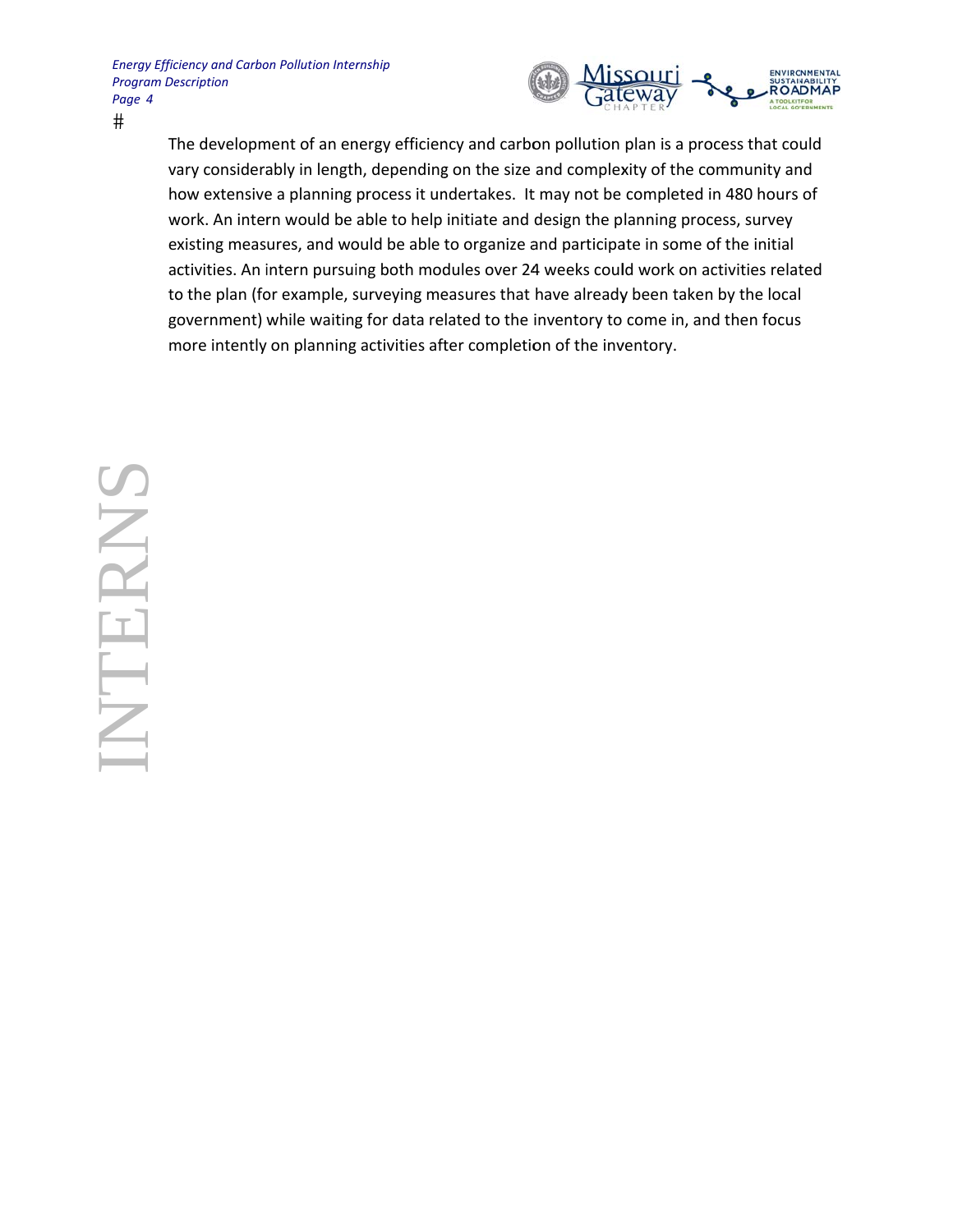

#### **INTERESTED UNIVERSITIES**

The following universities and academic programs in the St. Louis region have expressed an interest in participating in the Energy Efficiency and Carbon Pollution Internship program:

#### **Saint Louis University:**

**Masters of Public Administration** 

Masters in Urban Planning & Real Estate Development Masters in Urban Affairs

Masters in Sustainability

#### **Southern Illinois Univ. - Edwardsville**

Masters of Public Policy and Public Administration

#### University of Missouri - St. Louis

Masters in Political Science / Public Policy **Masters of Public Administration** 

#### **Washington University:**

Masters in Arch. & Urban Design **Master in Environmental Studies** 

#### **Webster University**

Masters of Science in Environmental Management

**Masters of Public Administration** 

Responsibilities of participating universities will include prospectively and retrospectively determining that the internship program meets the requirements of the academic program. In addition, participating universities will need to establish what intern deliverables (beyond those required by the internship program) are required to meet academic requirements. The primary mentor for the intern during the internship will be a staff member at the host local government, supplemented by input from USGBC-Missouri Gateway Chapter and ICLEI.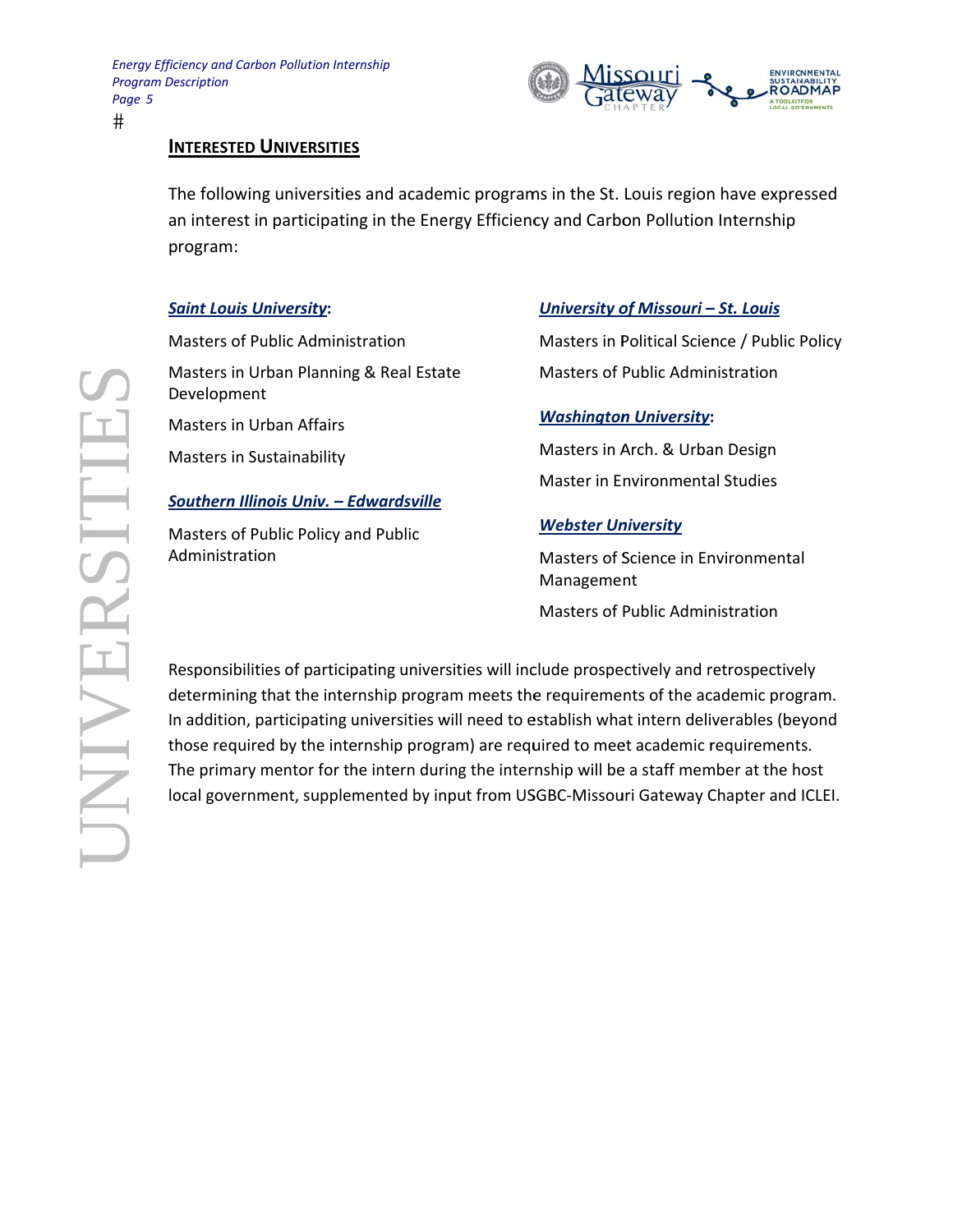

#### **LOCAL GOVERNMENT PREREQUISITES AND SUPERVISION**

As a prerequisite for this internship program, a local government should be familiar with ICLEI's Five Milestone process, and be willing to commit to developing an energy efficiency and carbon pollution plan that follows those steps The local government should have authorized participation in the internship program plus membership in ICLEI. (For more information, see the ICLEI website, www.icleiusa.org.)

Relatively little local government staff time will be required for the inventory module of the internship. The technical training, protocols, and tools will be provided by ICLEI once the local government has joined. Interns are expected to be self-motivated and work independently. Municipal staff responsibilities will include: • Orienting the intern to the local government, . Distributing a memo informing all departments and staff of participation in the internship program and requesting cooperation (sample memo can be provided); • Providing interns with a workspace, desk, and computer; • Facilitating the intern's efforts to obtain data from internal and external sources when necessary; • Setting aside a small amount of time (e.g. 1 hour weekly) to review the interns work and make suggestions; •Being available when questions arise. It is anticipated that staff will need to complete a 2-3 page evaluation form at the end of the internship, review interim data summaries, and review the inventory report produced by the intern.

Greater local government staff involvement will be required during the Plan Module of the internship. As it involves developing internal structures for the local government, as well as designing and running processes to establish fundamental policy, it is not a task that an intern should pursue independently. It is likely that local governmental staff will want to retain primary responsibility for many of the activities, working with and delegating to the intern as appropriate. The time required will certainly be less than if the projects were done wholly by staff. However the number of staff hours required will depend on the projects selected and the amount of responsibility delegated to the intern.

To provide continuity, both modules of the internship should be hosted in the same city department. It could be any of several, including the City Manager's Office (or Mayor's Office in municipalities that don't use the city manager model), Public Works Department, Municipal Utility (gas or electric), or Planning Department. The Plan Module will best be hosted by the Planning Department. For graduate student interns, the staff supervisor will need to have an advanced degree that meets the national requirements for internship supervision in the intern's academic field.

It is understood that many small local governments in the St. Louis region do not have professional staff that meet these requirements. USGBC-Missouri Gateway Chapter is willing to work with interested, smaller municipalities to provide alternative arrangements.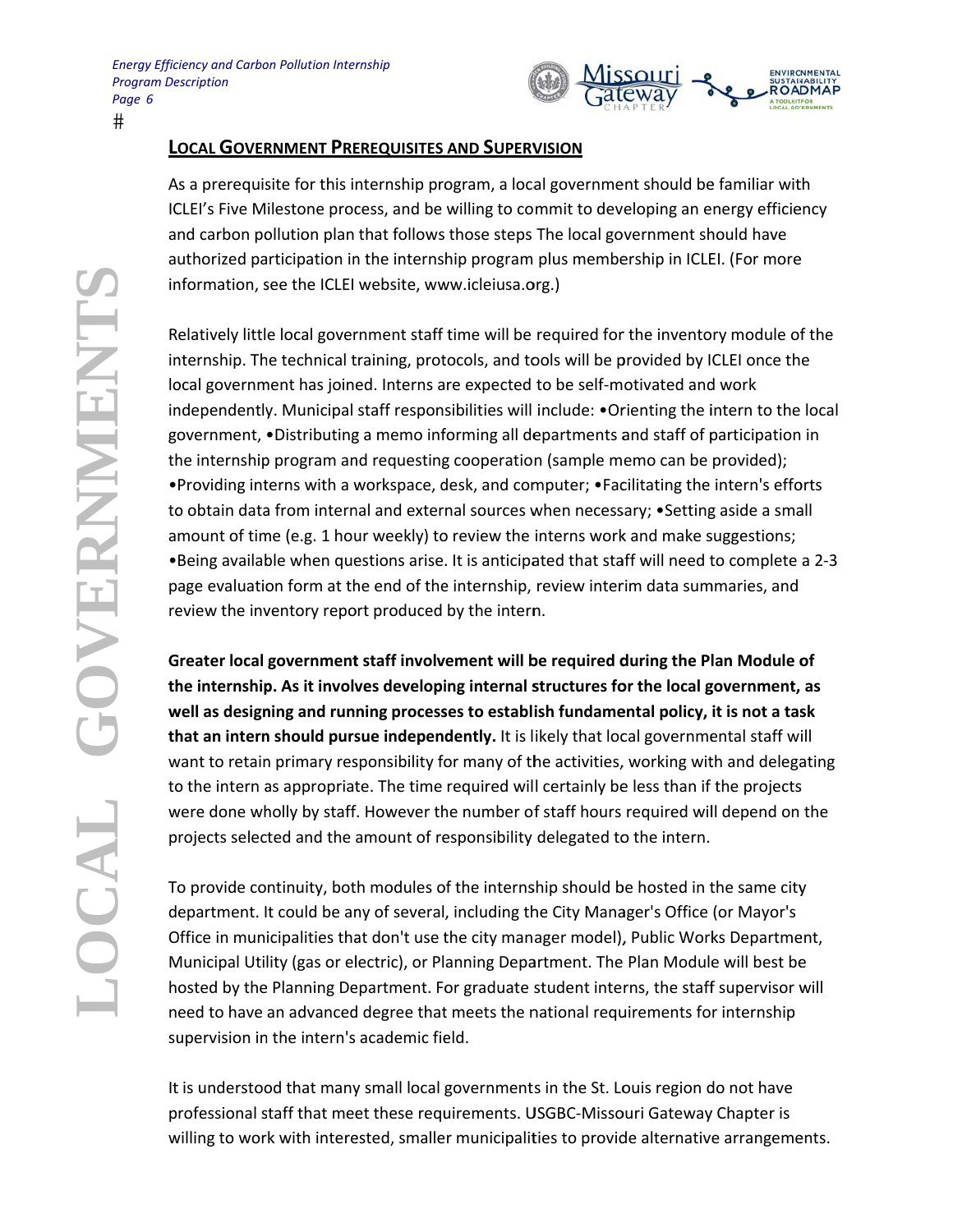

#### **STIPENDS AND OTHER BUDGET ITEMS**

The cost of the internship per module is \$6,000. The internship stipend is the primary cost associated with the internship. Costs beyond the internship cover program management and promotion by USGBC-Missouri Gateway. The REIP model contemplates funding as much of it as possible via donations or from the private sector or foundation grants. In some cases, it may be possible to cover the whole stipend in this way. In other cases, it may only be possible to partially cover the cost of the internship stipend, and the local government will provide the uncovered portion or assist with securing donations from the local community. The stipend will be paid by USGBC-Missouri Gateway to the intern at a rate of \$11 per hour. Thus, internship stipend for each module will be \$11/hr. \* 480 hours = \$5,300, and the stipend for both halves of the internship will be \$10,600. Currently, the stipend is paid in in four installments (monthly) to the intern.

The primary budget items for the local government include the yearly membership in ICLEI and the local government's contribution to the intern stipends. The ICLEI Membership Fee Schedule is based on population (as of October, 2014):

\$600 (population up to 50,000);

\$1,200 (population 50,000-100,000).

(Source: www.icleiusa.org/join/process-of-joining/iclei-usa-membersip-dues)

The local government should anticipate providing the intern with a place to work and a computer connected to the Internet. The local government should also expect to cover ancillary expenses, such as printing and copying, expenses for holding meetings and charettes, etc.

The cost of administrating and promoting the program will be the responsibility of USGBC-Missouri Gateway Chapter.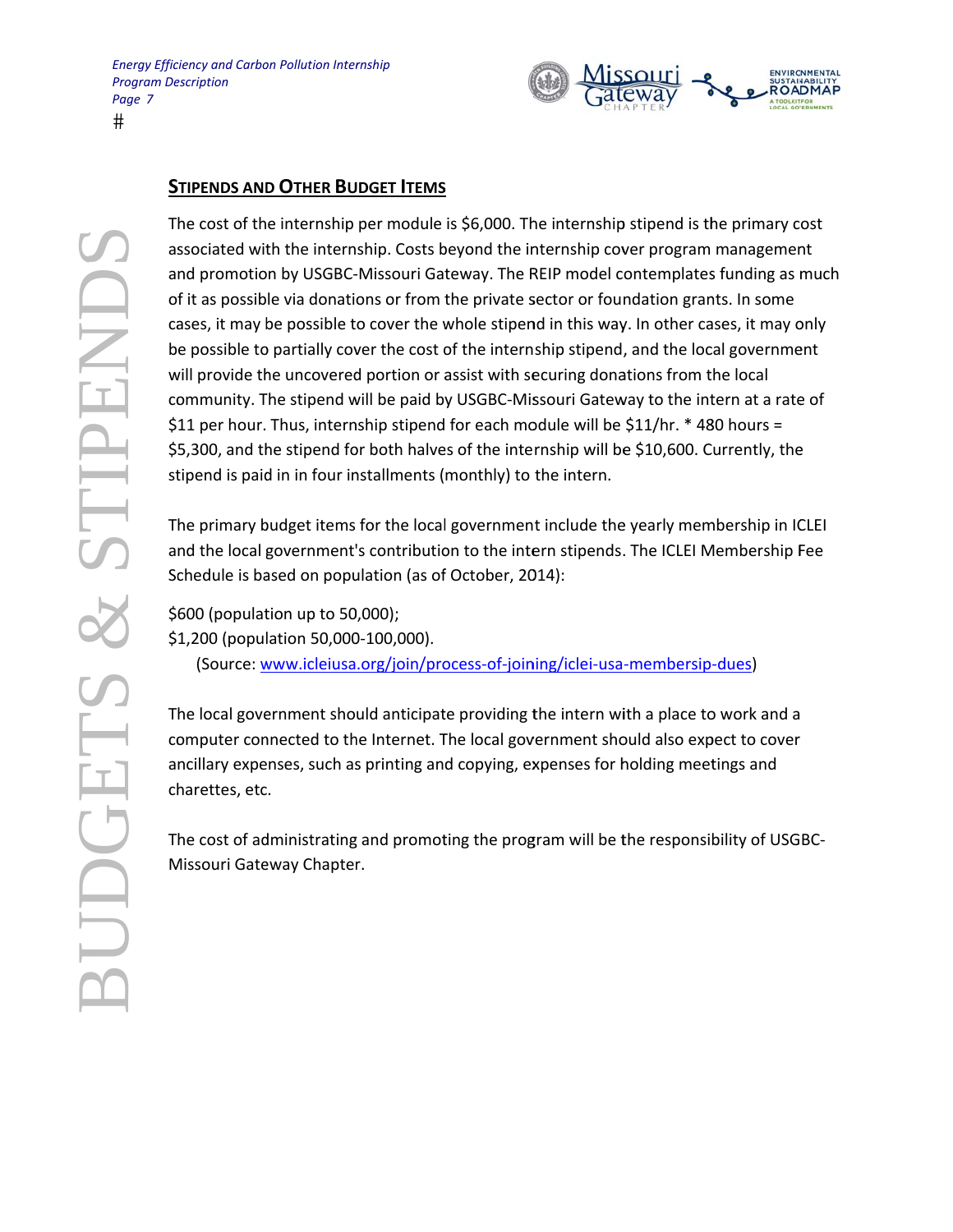

## **Specific Work Activities**

While every local government is different and may want to develop custom activities for the internship, following is a model list of activities involved in the two modules of the internship. More detailed information is available in protocols available through the ICLEI website. Inventory Module:

Training from ICLEI. What carbon dioxide is and how it is related to climate change. The major sources of carbon pollution. The process of conducting an inventory. How to use CACP2009. Protocols for conducting an inventory. The inventory and forecast for local government operations. Identify major sources of energy consumption. Identify non-energy carbon pollution sources. Identify data needed. Identify where needed data may be obtained in local government. Interact with various departments to obtain data. Input building energy data into ENERGY STAR Portfolio Manager. Community energy consumption and carbon pollution. Identify major sectors of energy consumption. Identify major non-energy carbon pollution sources. Identify data needed. Identify where community data is available. Interact with utilities, community agencies, and private organizations to obtain information. Develop strategy for obtain information where necessary. Develop report. Enter data into CACP2009 computer program Work with supervisor to analyze results, develop recommendations. Write report, communicate results to staff. Develop presentation and present to relevant body (e.g. City Council).

#### **Plan Module:**

(Choose among the following, depending on time availability, intern's interests, and local governmental goals.)

Training by ICLEI.

Organizational structures.

Outreach and education.

- The planning process and community involvements.
- Successful models already in use.